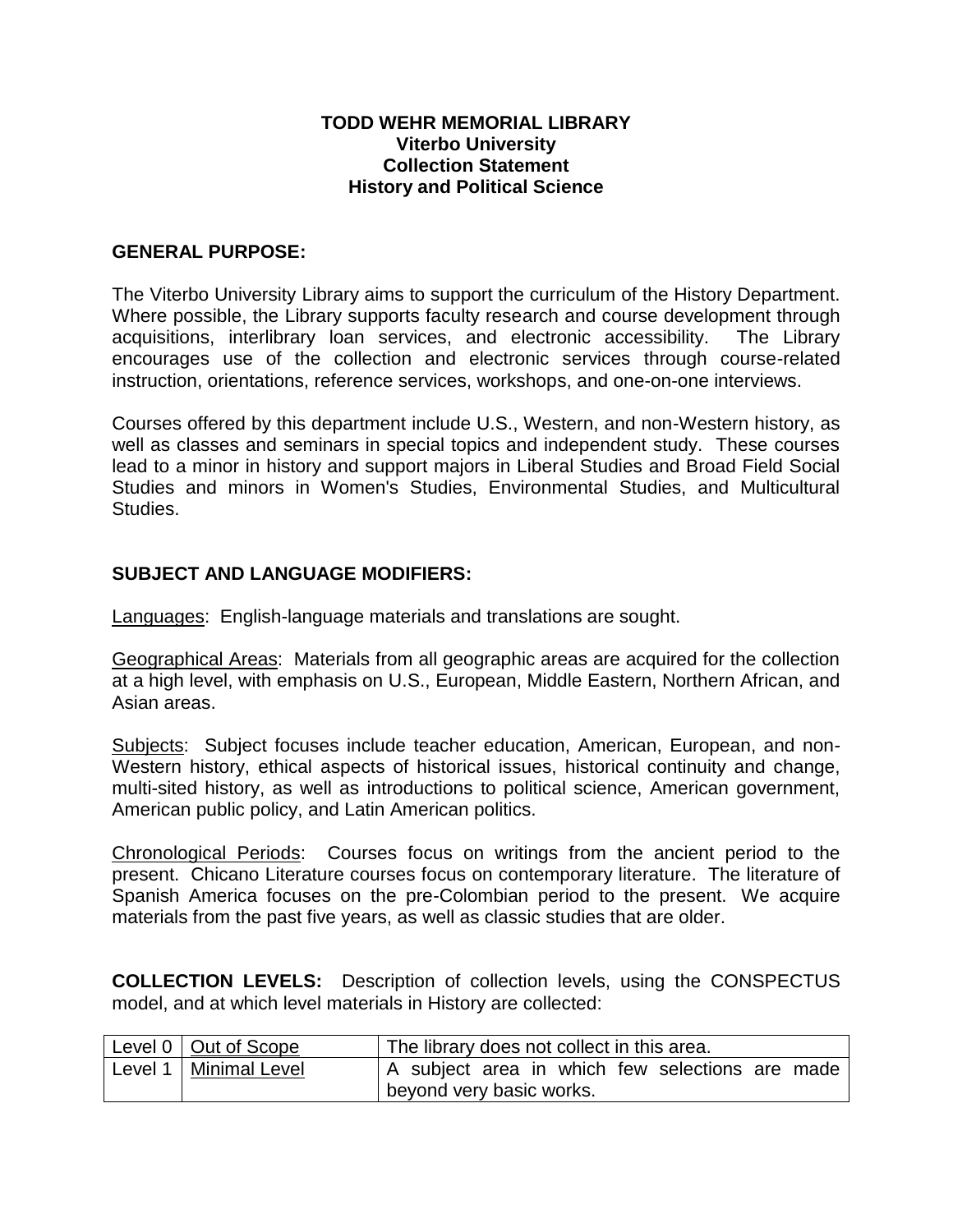| Level <sub>2</sub> | <b>Basic Information</b><br>Level: General<br>education materials<br>are collected at this<br>level. | A collection of up-to-date general materials that serve<br>to introduce and define a subject and to indicate the<br>varieties of information available elsewhere. It may<br>dictionaries, encyclopedias,<br>include<br>access<br>to<br>appropriate bibliographic databases, selected editions<br>of important works, historical surveys, bibliographies,<br>handbooks, a few major periodicals, in the minimum<br>number that will serve the purpose. A basic<br>information collection is not sufficiently intensive to<br>support any advanced undergraduate or graduate<br>courses or independent study in the subject area<br>involved              |
|--------------------|------------------------------------------------------------------------------------------------------|---------------------------------------------------------------------------------------------------------------------------------------------------------------------------------------------------------------------------------------------------------------------------------------------------------------------------------------------------------------------------------------------------------------------------------------------------------------------------------------------------------------------------------------------------------------------------------------------------------------------------------------------------------|
| Level 3            | <b>Instructional Support</b><br>Level: Upper division<br>classes are collected<br>at this level.     | A collection that is adequate to support undergraduate<br>MOST graduate instruction, or sustained<br>and<br>independent study; that is, adequate to maintain<br>knowledge of a subject required for limited or<br>generalized purposes, of less than research intensity.<br>It includes a wide range of basic monographs,<br>complete collections of the works of more important<br>writers, selections from the works of secondary writers,<br>a selection of representative journals, access to<br>appropriate non-bibliographic data bases, and the<br>tools and fundamental<br>reference<br>bibliographical<br>apparatus pertaining to the subject. |
| Level 4            | <b>Research Level</b>                                                                                | A collection that includes the major published source<br>materials required for dissertations and independent<br>research, including materials containing research<br>reporting, new findings, scientific experimental results,<br>and other information useful to researchers. It is<br>intended to include all important reference works and a<br>wide selection of specialized monographs, as well as a<br>very extensive collection of journals and major<br>indexing and abstracting services in the field. Pertinent<br>materials are<br>foreign<br>language<br>included.<br>Older<br>material is retained for historical research.               |
| Level 5            | <b>Comprehensive</b><br><u>Level</u>                                                                 | A collection in which a library endeavors, so far as it is<br>reasonably possible, to include all significant works of<br>recorded knowledge (publications, manuscripts, other<br>forms), in all applicable languages, for a necessarily<br>defined and limited field. This level of collecting<br>intensity is on that maintains a "special collection"; the<br>aim, if not the achievement, is exhaustiveness. Older<br>material is retained for historical research.                                                                                                                                                                                 |